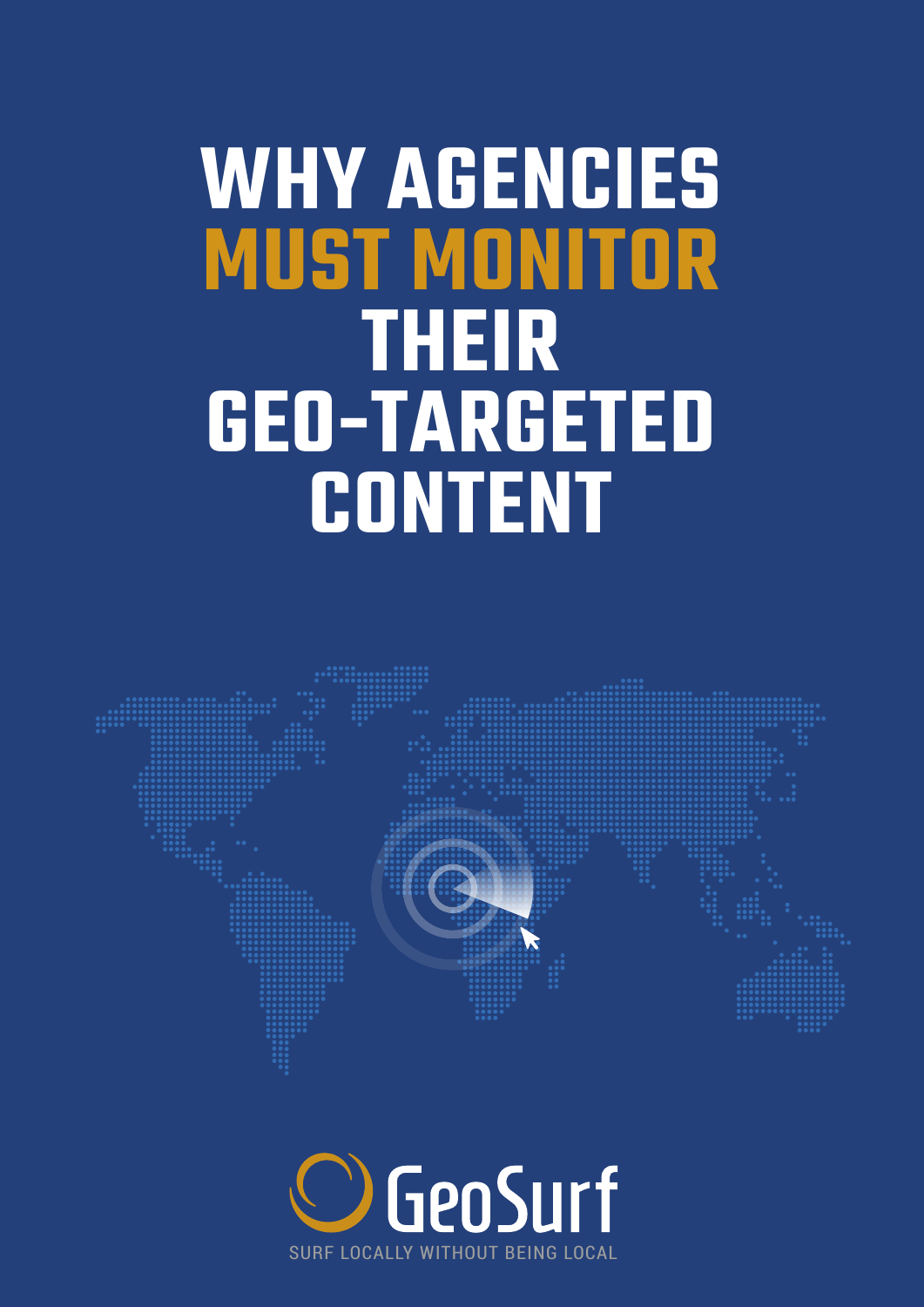$\bigodot$ 

As an Agency, you must retain a certain level of confidence and pride in your work. Your clients must have proof that you are running their ads effectively and correctly, without worrying that their ads are showing up on X-rated sites or trashy downloading forums. They may have a huge target audience that ranges across different countries, and that means each ad must be geo-targeted according to that specific location and that specific audience.

## What does this mean for Agencies?

Agencies must be able to QA, validate, and monitor geo-targeted content in various browsers, and in some cases, different applications.

## What solutions are out there?

In order to do all of the above and more, Agencies must use a proxy server in order to change IP addresses and surf the web in different locations- as if they were global. There are tons of proxy servers out there, most of them freemium models. However, as an Agency, you absolutely cannot take the risk of using a freemium model and delivering inaccurate and unreliable results to your clients. Why?

For a proxy to provide unblocked internet access, a server needs a ton of bandwidth to send information back and forth to the user. The thing is that bandwidth costs a lot of money (and I mean A LOT)—and they need A LOT of bandwidth. Plus, they need to hire maintenance, security, operations, and so forth. So why would they be spending all this money to create a FREE service? Because it's not free.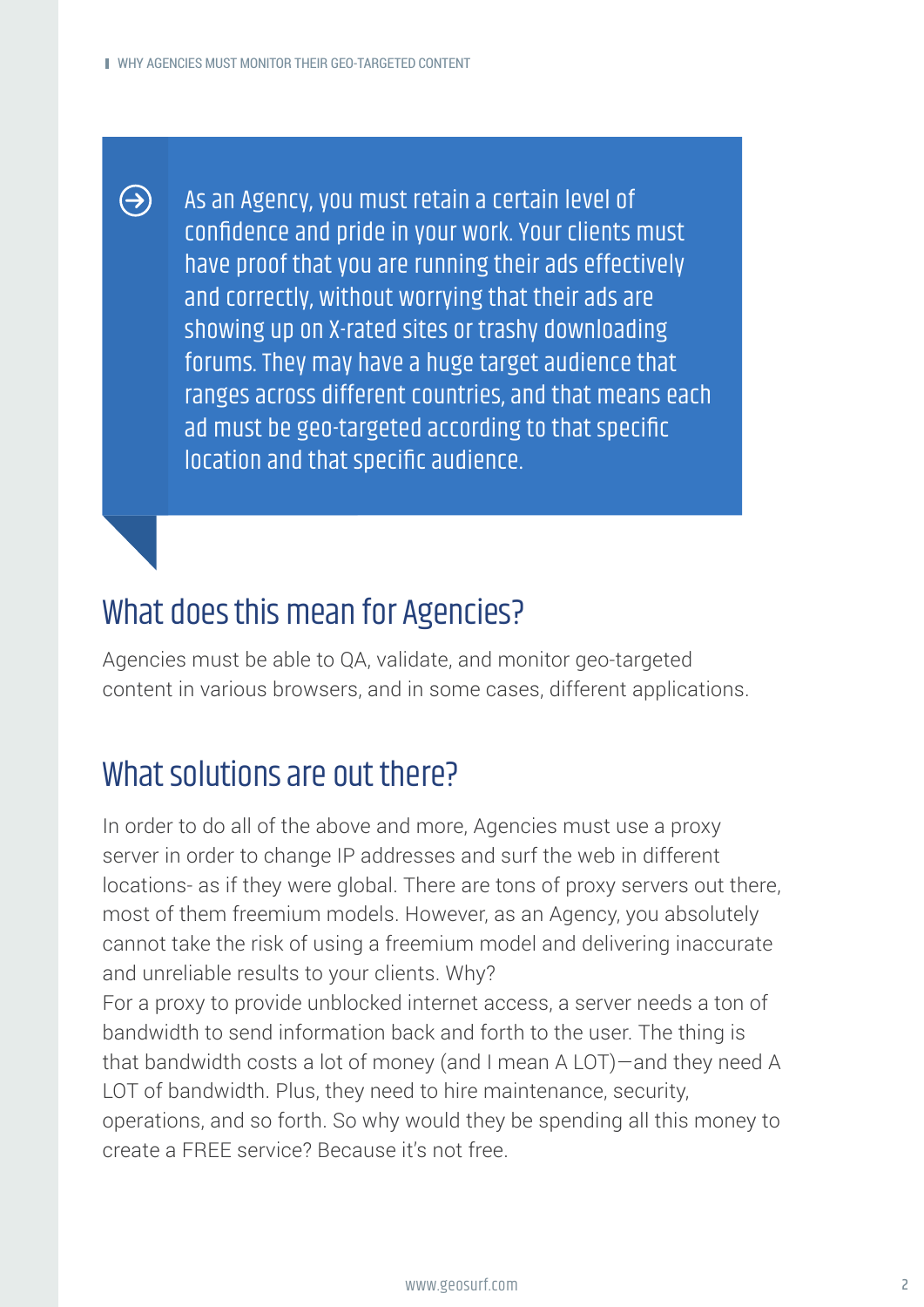# The Disadvantage of Public Use

When you make something available to the public at minimal or no cost people will take advantage of it. So if your proxy server is a public one and you've discovered them, then it's most likely that tons of other people have discovered it as well. Which means that within a few hours the server will be so overwhelmed, it will move at a snail's pace and will eventually crash.

# Bad QA is No QA

If you're doing QA for your company and your job is to make sure that the right ads are appearing in the right locations (aka geo-targeted ads) or the appropriate content is on the relevant website, then you need to make sure you're using a reliable and accurate proxy server. Why? A lot of the freemium proxy servers actually sell your information to third party services or save your browsing history from previous website visits in different IPs.

# Why is this troubling?

Well, let's say you happen to LOVE giraffes and all you do all day is Google different interesting facts about giraffes. Well, when you finally have to get some work done and you change IPs to, let's say France, then rather than seeing the correct ads pop up, you'll see targeted ads- ads concerning giraffes. You won't surf the web as a local user, per say, because you won't be seeing exactly what someone in France would be seeing. Which means that the information you will be given is false and inaccurate. Which means that you can't relay information to yourself or your clients with confidence.

# Not good.